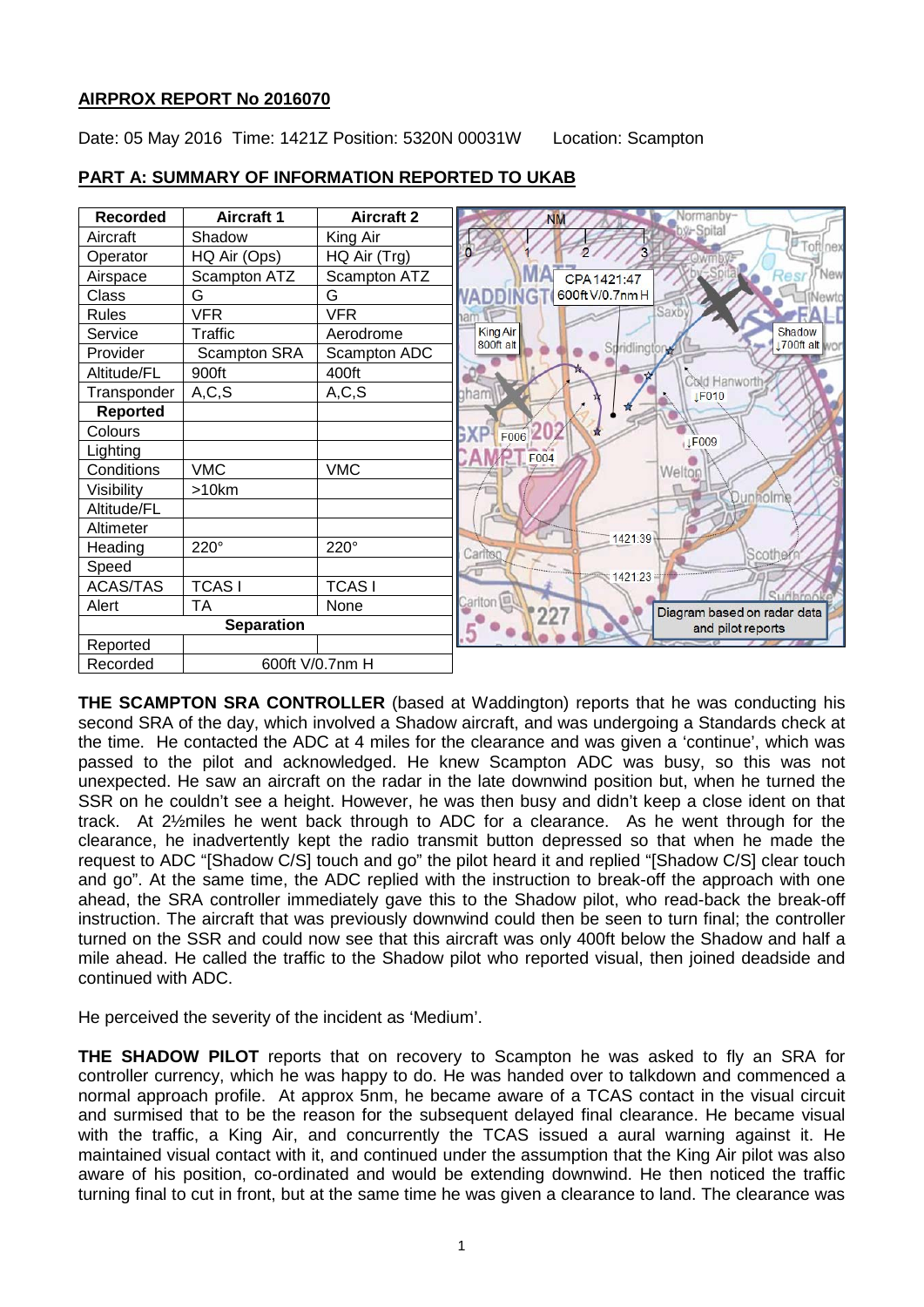read back to the controller, and immediately after he initiated a go-around, the instruction to break-off the approach was given by the talkdown controller. He joined deadside and switched to the ADC frequency. The subsequent visual circuit was flown without incident. The pilot noted that this incident occurred in VMC and he was visual with the circuit traffic at all times. Had it been IMC, or if he was not visual he would not have received a TCAS RA because both aircraft would have been below the minimum height for TCAS to be activated. In that circumstance he believes it would have been an Airprox situation.

He perceived the severity of the incident as 'Negligible'.

**THE KING AIR PILOT** reports that he had just completed a combined period of IRT and handling check, and had joined the Scampton visual circuit for two circuits. He was made aware of the joining instrument traffic by ATC in the usual manner. He turned downwind and gave the usual call, at the time he was number 1 because there was no other circuit traffic. The visibility was good, and he was visual with the joining instrument traffic from early on in the downwind leg; he remained visual throughout. He transmitted the finals call, and was given clearance to land from ATC. He was aware the ATC had instructed the instrument traffic to go-around and was visual with it as it did so; it ultimately overtook above and to his left. Only after landing, having spoken to the other crew, was he made aware that the other aircraft had also been given a clearance to land. He did not receive a TCAS RA, and the situation did not feel particularly close, so he did not think that this was an Airprox occurrence.

He perceived the severity of the incident as 'Low'.

**THE ADC CONTROLLER** reports that she was the OJTI<sup>[1](#page-1-0)</sup> in the bandboxed ADC/Grd position. The 8nm call was received for the Shadow to land, and the King Air was downwind to touch and go. She discuss a plan with the UT, and he decided to give the runway to the King Air if he called final imminently, which is what subsequently happened. The rationale behind this was that the King Air would be likely to be off the runway before the Shadow would require it, and with no ATM, this seemed a sensible plan. The 4nm call came through the clutch-line and the controller was told to 'call by two'. When the 2½nm call came, the King Air was still on final so the Shadow was instructed to break off the approach.

He perceived the severity of the incident as 'Low'.

#### **Factual Background**

The weather at Scampton was recorded as follows:

METAR EGXP 051450Z 16010KT CAVOK 19/05 Q1018 BLU=

Portions of the tape transcripts between Waddington SRA, Scampton Tower, the King Air and the Shadow are below:

| <b>From</b>    | То             | <b>Speech</b>                                                    | Time     |
|----------------|----------------|------------------------------------------------------------------|----------|
| <b>SRA</b>     | <b>SCA TWR</b> | Four miles one thousand three hundred and thirty feet (clutch    | 14:20:42 |
|                |                | and Transmit) [Shadow c/s] land                                  |          |
| <b>SCA TWR</b> | <b>SRA</b>     | [Shadow c/s] break off (pause) [shadow c/s] call by two          | 14:20:47 |
| <b>SRA</b>     | <b>SCA TWR</b> | [Shadow C/S] final clearance delayed continue approach           | 14:20:52 |
|                |                | acknowledge                                                      |          |
| King Air       | <b>SCA TWR</b> | [King Air c/s] finals gear down                                  | 14:21:01 |
| <b>SCA TWR</b> | King Air       | [King Air c/s] clear to touch and go                             | 14:21:04 |
| King Air       | <b>SCA TWR</b> | Clear touch and go [King Air c/s] visual with instrument traffic | 14:21:06 |
| <b>SCA TWR</b> | King Air       | You are number one to that                                       | 14:21:08 |

<span id="page-1-0"></span><sup>&</sup>lt;sup>1</sup> On The Job Training Instructor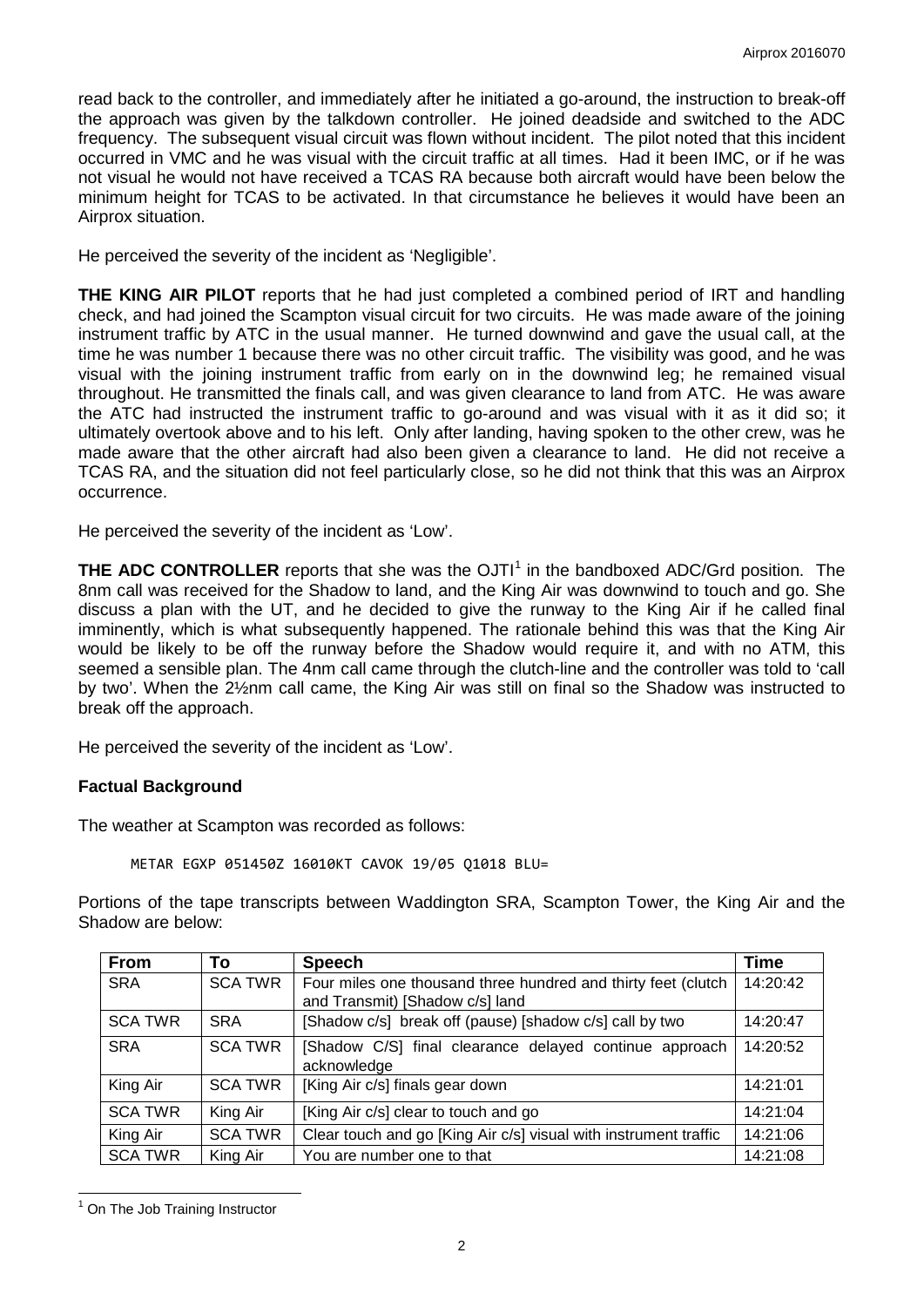| <b>SRA</b>     | <b>SCA TWR</b> | Two and a quarter miles [Shadow C/S] land                     | 14:21:24 |
|----------------|----------------|---------------------------------------------------------------|----------|
| <b>SCA TWR</b> | <b>SRA</b>     | [Shadow c/s] break off the approach one ahead acknowledge     | 14:21:27 |
| <b>SRA</b>     | Shadow         | [Shadow C/S] uh break off the approach one ahead              | 14:21:27 |
|                |                | acknowledge                                                   |          |
| Shadow         | <b>SRA</b>     | [Shadow C/S] is going around                                  | 14:21:34 |
| <b>SRA</b>     | Shadow         | [Shadow C/S] that traffic twelve o'clock half a mile crossing | 14:21:41 |
|                |                | right left ahead four hundred feet below                      |          |
| <b>SRA</b>     | Shadow         | Shadow C/S] are you visual?                                   | 14:21:51 |
| Shadow         | <b>SRA</b>     | Shadow C/S] we're visual we're deadside this time             | 14:21:53 |
| Shadow         | <b>SRA</b>     | Shadow C/S] to tower                                          | 14:21:57 |
| <b>SRA</b>     | Shadow         | [Shadow C/S] roger join deadside runway two two right hand    | 14:21:59 |
|                |                | continue with Scampton tower two eight one decimal 32         |          |
| Shadow         | <b>SRA</b>     | Scampton stud two [Shadow C/S].                               | 14:22:05 |

#### **Analysis and Investigation**

#### **Military ATM**

An Airprox occurred on 5 May 16 at 1421 on finals to RW22RH at RAF Scampton. The incident took place between a Shadow aircraft conducting an SRA and a King Air in the visual circuit.

At 1421:06 (Figure 1), the King Air was downwind for RW22RH and the Shadow was approximately 5 mile final. The King Air called visual with the Shadow at this time and the radar replay shows 2.8nm and 600ft between the two aircraft.



Figure 1: Geometry at 1421:06 (King Air squawking 3612; Shadow squawking 3613).

At 1421:24 the Scampton Tower controller received, through the clutch line, the SRA controller requesting a 2¼nm clearance for the Shadow. At 1421:27 (Figure 2) The Scampton Tower controller issued a break off for the Shadow aircraft as the King Air had been given a clearance to use the runway.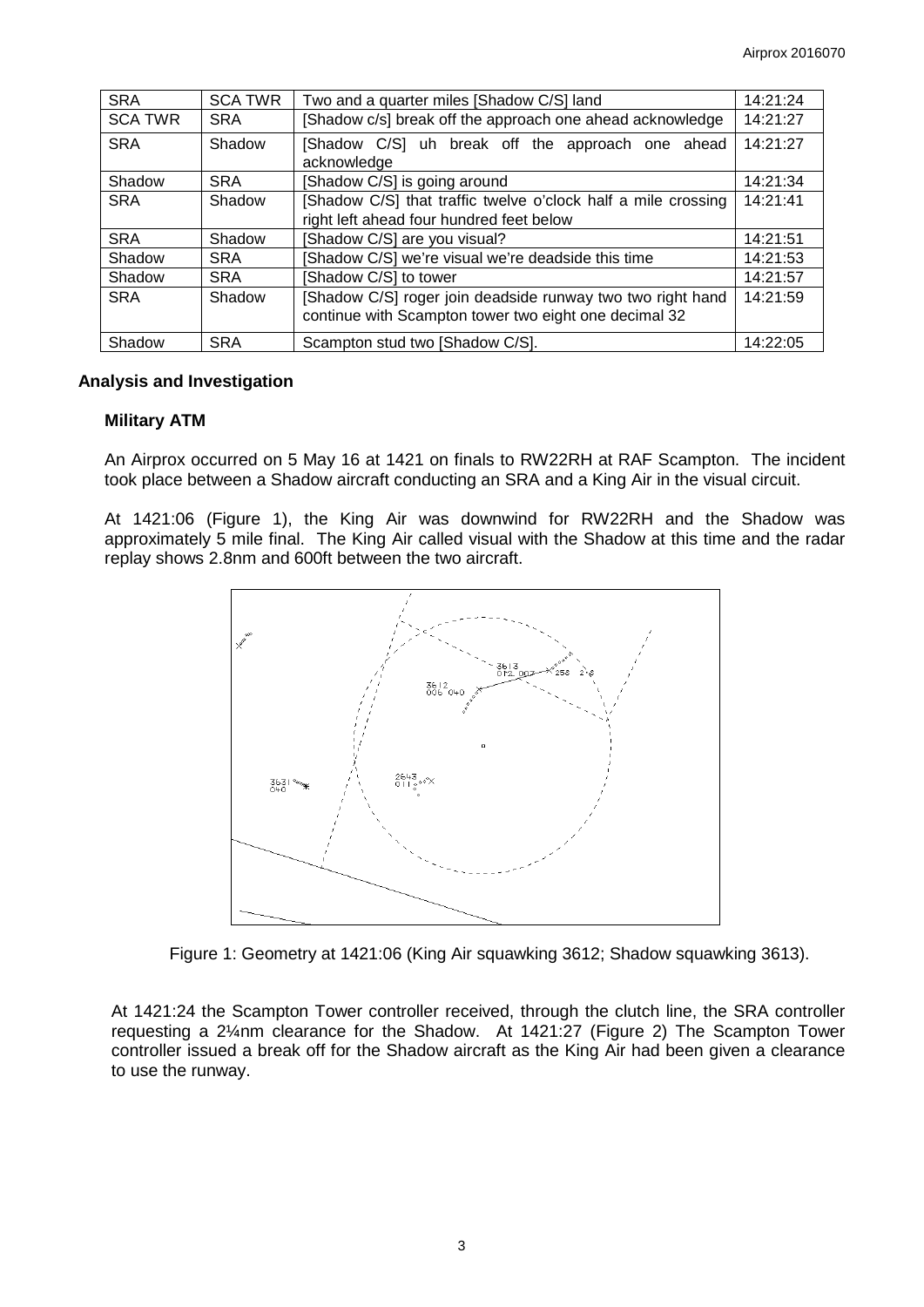

Figure 2: Geometry at 1421:27 (King Air squawking 3612; Shadow squawking 3613).

The CPA at 1421:51 (Figure 3) is 0.7nm. At this point the SRA controller asked The Shadow aircraft if it was visual with the King Air. The Shadow pilot called visual with the King Air and stated that they were positioned deadside at 1421:53.



Figure 3: Geometry at 1421:51 (King Air squawking 3612; Shadow squawking 3613).

Both pilots reported that they were visual very early on in the incident and felt that at no point was safety compromised. The Shadow aircraft conducting an SRA approach in this instance was not expecting the King Air to turn finals but was able to initiate a go around and at the same time received the' break off approach' from the SRA controller.

RAF Scampton Aerodrome Control position does not have a radar monitor for the sequencing of radar traffic. The controller sequenced the traffic according to the information they had from their lookout (for the King Air) and the clearance calls from the SRA controller for the position of the Shadow. Their decision to put the King Air ahead of the radar traffic was based upon the controller believing that there was enough space for the King Air to touch–and-go and the Shadow to conduct its approach.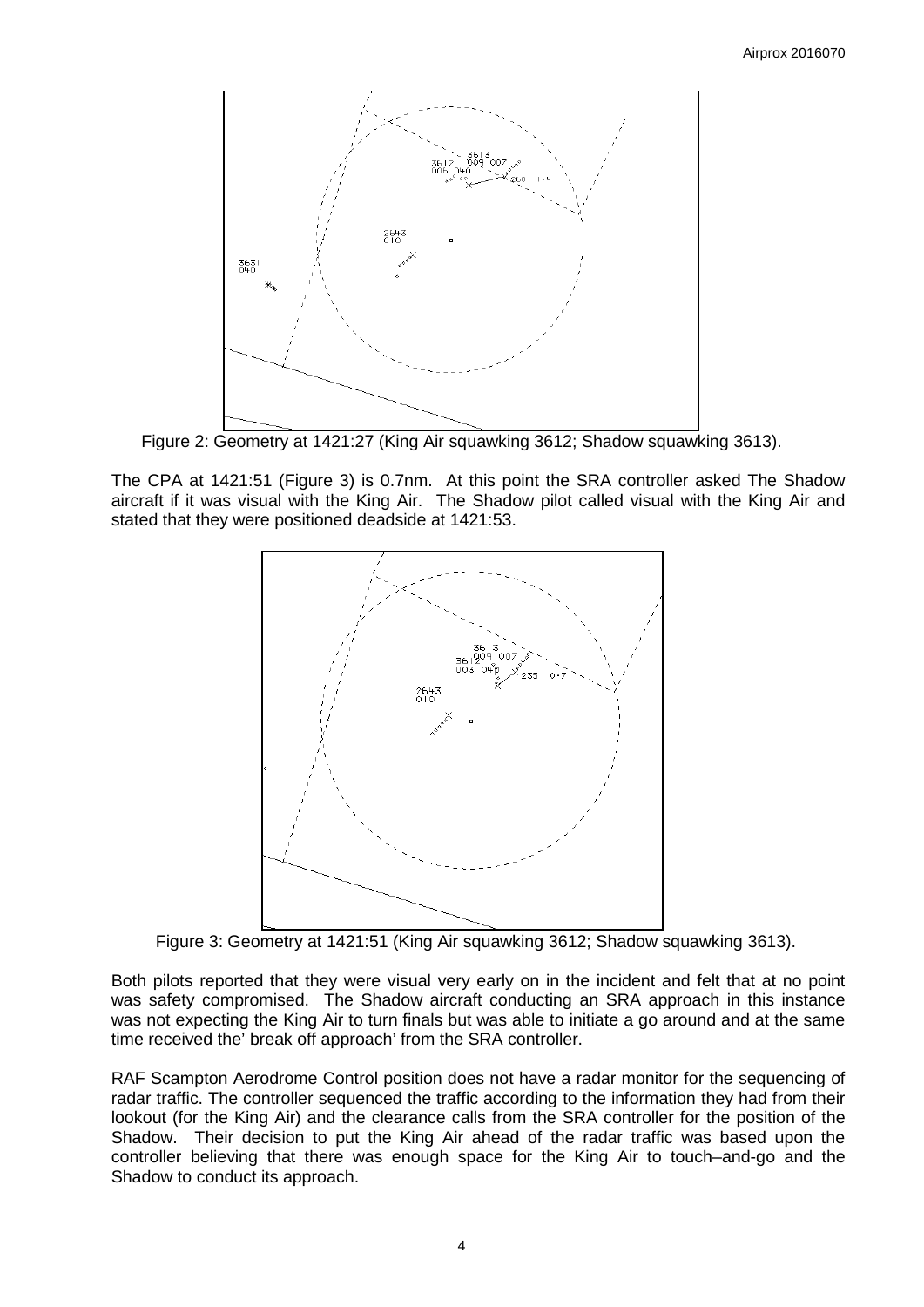The Waddington controller conducting the SRA was being screened on a standards check. The controller was expecting not to receive a clearance at the 4nm point as they were aware that the Scampton Visual circuit was active. On requesting the clearance, at 2¼nm, the SRA controller held the frequency transmit button throughout, this transmitted the radar clearance line call between the SRA controller and the Scampton Tower controller to the Shadow aircraft. On hearing this transmission the Shadow pilot assimilated this as his clearance to 'land'. The SRA controller received the instruction from the Scampton Tower controller to 'break off the approach', as the King Air had been given clearance to use the runway, and the SRA controller then instructed the pilot to break off the approach.

The radar analysis data shows the aircraft to have been no closer than 0.7nm and 700ft at CPA. The information displayed and proximity of the contacts may well have presented differently to the SRA controller due to the location of the radar and return shown on the screen. This might have increased the controllers concern about the separation between the two aircraft.

The inadvertent transmission on frequency whilst selecting the radar clearance line can happen, especially with an SRA approach where there is a significant increase in phraseology compared to a PAR. The SRA controller was being assessed on a standards check; this can add selfinduced pressure and increase human factors errors such as the inadvertent transmission.

The SRA controller assessed the situation as an Airprox due to their concern with separation between the two aircraft. Both pilots were visual with each other at a very early stage in the incident and hence they perceived the severity of the situation as low.

#### **UKAB Secretariat**

The Shadow and King Air pilots shared an equal responsibility for collision avoidance and not to operate in such proximity to other aircraft as to create a collision hazard<sup>[2](#page-4-0)</sup>.

#### **Comments**

#### **HQ Air Command**

This incident highlights the requirement for crews to maintain a high level of situational awareness and a robust lookout when joining or operating within a busy operational aerodrome; especially when conducting IFR procedures in a visual environment. Despite the best intentions of the Scampton ADC to provide flexible management of the visual circuit, an ambitious plan led to the visual traffic being sequenced ahead of the aircraft on an instrument approach. This oversight was then compounded by the SRA Controller who inadvertently transmitted the request for landing clearance from the ADC to the Shadow pilot; who, in turn, interpreted the transmission as permission to land. Although this error was quickly corrected when the ADC directed that the approach be broken off, the Shadow pilot had already assessed that a go around was the most appropriate course of action to avoid confliction with the King Air.

#### **Summary**

An Airprox was reported when a Shadow and a King Air flew into proximity at 1421 on Thursday  $5<sup>th</sup>$ May 2016. Both pilots were operating under VFR in VMC, the Shadow pilot in receipt of a Traffic Service from Scampton SRA and the King Air pilot in receipt of an Aerodrome Service from Scampton ADC.

<span id="page-4-0"></span><sup>&</sup>lt;sup>2</sup> SERA.3205 Proximity.